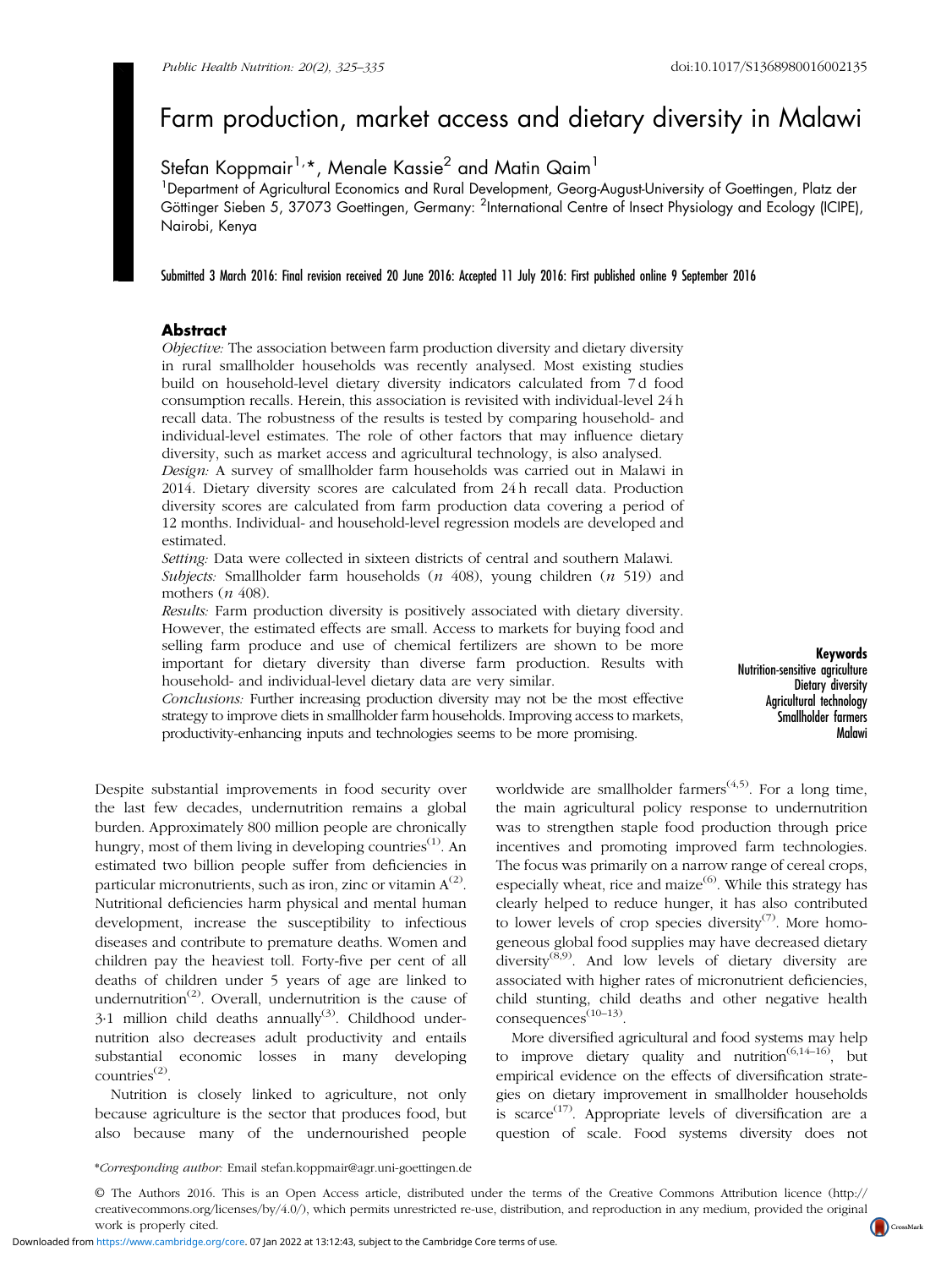necessarily imply that every single farm has to be extremely diverse. On the one hand, diverse farm production may promote diverse food consumption in the farm household. This is especially true in sub-Saharan Africa, where small-holder farms are often subsistence-oriented<sup>[\(18\)](#page-9-0)</sup>. On the other hand, typical farms in Africa are already quite diverse. Further diversification might prevent gains from specialization on the farm and could thus result in income losses, with potential negative nutritional effects<sup> $(19)$  $(19)$ </sup>. In spite of their subsistence orientation, smallholder farm households are engaged in market transactions. A substantial share of the food consumed in farm households is purchased from the market<sup> $(20-23)$  $(20-23)$  $(20-23)$  $(20-23)$ </sup>. In addition, foods obtained through hunting, fishing or collection from the natural environment can play a significant role for dietary diversity in rural areas<sup> $(24-26)$  $(24-26)$  $(24-26)$  $(24-26)$  $(24-26)$ </sup>.

Recent studies have empirically analysed the link between farm species diversity and dietary diversity in a number of developing countries<sup> $(19,27-29)$  $(19,27-29)$  $(19,27-29)$  $(19,27-29)$  $(19,27-29)$ </sup>. While the exact estimates differ, a significant but relatively small positive relationship was generally found. Yet, the same studies also pointed out that market access may be a more important factor influencing dietary diversity in smallholder farm households. These results have stirred an interesting debate<sup>[\(30](#page-10-0)–[32](#page-10-0))</sup>. In particular, questions about the indicators used to measure production and consumption diversity were raised.

We contribute to this emerging literature on the link between farm production diversity and dietary diversity by using alternative indicators and comparing results. Previous studies used food consumption data to construct dietary diversity scores at the household level<sup>([19,27](#page-10-0)–[29](#page-10-0))</sup>. The use of household-level consumption data is convenient, because such data are often available from nationally representative living standard measurement surveys. Living standard surveys often include a 7 d or 30 d consumption recall that can be used to construct dietary indicators. However, from a nutritional perspective, shorter recall periods are generally preferred $(33)$  $(33)$ . Moreover, household-level data do not account for issues of intra-household distribution and therefore cannot be used for statements concerning particular population groups, such as children. Herein, we use data from a 24 h dietary recall carried out at household and individual levels to analyse and compare the relationship between farm production diversity and dietary diversity. Furthermore, beyond measuring farm diversity in terms of a simple count of the species produced, we construct production diversity scores that better account for nutritional functions<sup> $(27,30)$  $(27,30)$ </sup>. Finally, in comparison to previous studies we use a larger set of variables to estimate the role of market access and agricultural technology.

For the empirical analysis, we use data from a recent survey of farm households in Malawi, covering householdand individual-level information. Malawi is an interesting study country for several reasons. First, Malawi is poor with high rates of undernutrition<sup> $(34)$  $(34)$ </sup>. Second, farm

households in Malawi are primarily subsistence-oriented. Third, several previous studies on the link between farm production and dietary diversity used household-level data from Malawi's Living Standards Measurement Survey<sup>([19](#page-10-0),[28,29\)](#page-10-0)</sup>. Focusing on the same setting with individual-level data and alternative indicators has advantages in terms of comparability.

#### Materials and methods

#### Data

Data for the present study come from a farm household survey that we conducted in cooperation with the International Maize and Wheat Improvement Center (CIMMYT) and the Malawian Department of Agricultural Research Services in January and February 2014. The survey covered sixteen districts and 165 villages throughout the country's central and southern regions. Household selection was based on a multistage proportionate random sampling procedure. Interviews captured a wide array of information, including details on household demographics, household socio-economic status, agricultural production and marketing and consumption of food and non-food products. A special section with a 24 h food consumption recall captured dietary patterns of all household members combined, as well as individually for children below the age of 5 years and their mothers.

The survey team included experienced local enumerators who had been selected and trained intensively. Sensitive sections, such as the 24 h consumption recall, were especially emphasized during the training and the pre-testing of the questionnaire. Enumerators were carefully trained to not only focus on the main meals consumed in the household, but to also elicit details on snacks and minor dietary components. Overall, 1482 farm households were surveyed. Out of the sampled households, only 408 had children below 5 years of age. We want to compare dietary diversity at household level and individual level for children and mothers, which is most meaningful when focusing on the same households. Hence, the current analysis builds on the 408 households with small children and their mothers. The sample is representative of farm households with small children in central and southern Malawi.

#### Analytical approach

To analyse the relationship between farm production diversity and dietary diversity, we use the following regression model:

$$
DD_{ij} = \alpha_0 + \alpha_1 PD_i + \varepsilon_{ij},\tag{1}
$$

where  $DD_i$  is dietary diversity and  $PD_i$  is production diversity in farm household *i.*  $\varepsilon_i$  is a random error term, and  $\alpha_0$  and  $\alpha_1$  are coefficients to be estimated. We are particularly interested in the estimate for  $\alpha_1$ . We estimate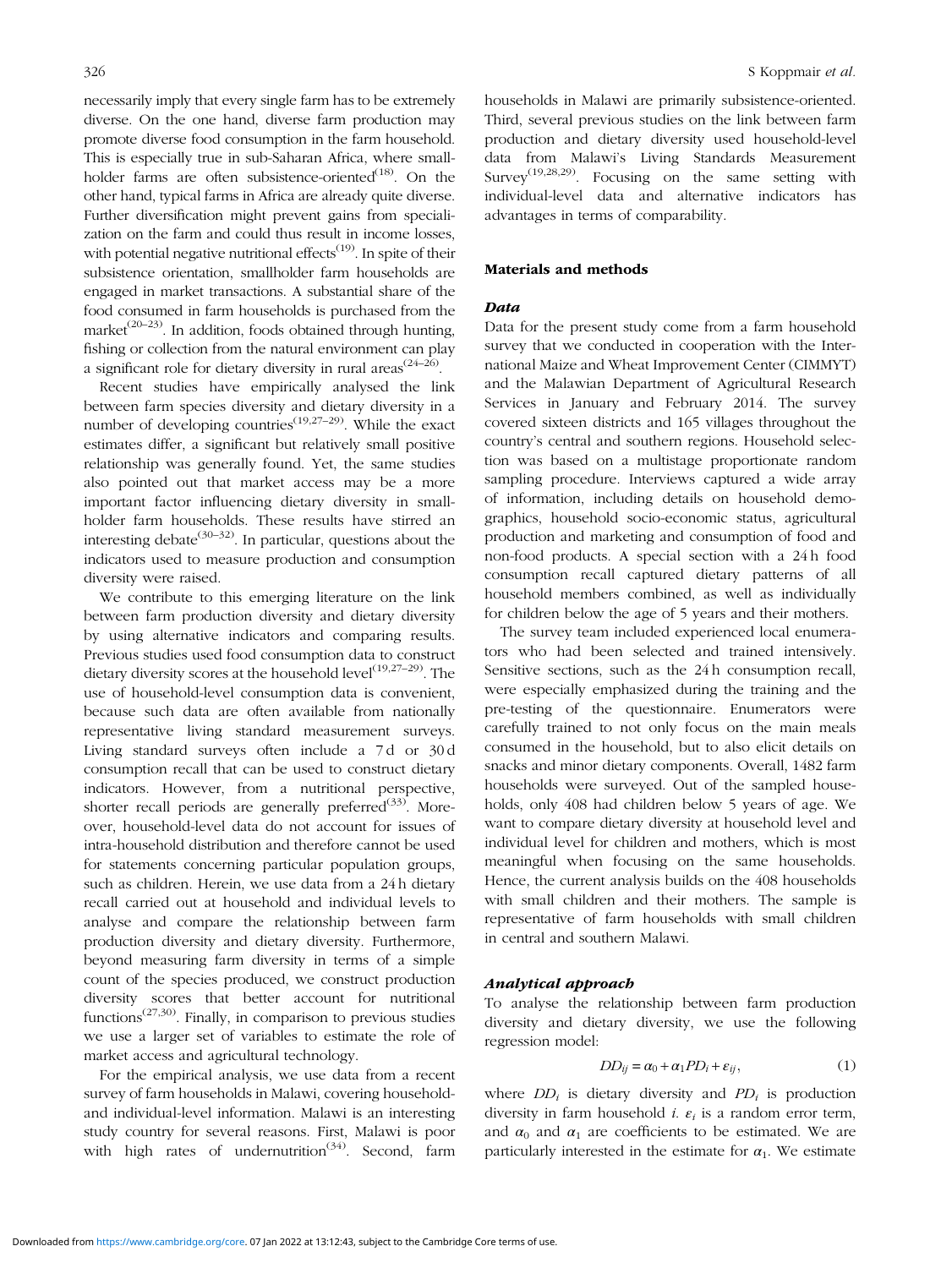Farm diversity and dietary diversity 327

different versions of this model, changing the measures of DD and PD, as is further explained below. In one set of models, DD is measured at the household level. In alternative specifications, DD is measured for individual  $i$  living in household  $i$ . In particular, we consider children below 5 years of age and their mothers.

The model in equation (1) includes only production diversity as explanatory variable. Yet, there may also be other factors that could influence dietary diversity, such as market access and other socio-economic and demographic characteristics. To better understand the role of such other factors, we extend the regression model as follows:

$$
DD_{ij} = \alpha_0 + \alpha_1 PD_i + \alpha_2 M_i + \alpha_3 H_i + \varepsilon_{ij},\tag{2}
$$

where  $M_i$  is a vector of variables capturing market access and  $H_i$  is a vector of other socio-economic and demographic variables, including farm size, household size, off-farm income, as well as age, education and gender of the household head. We use different indicators to capture market access and market use for agricultural sales and food purchases of household i.

To analyse the role of agricultural technology, we further extend this model as follows:

$$
DD_{ij} = \alpha_0 + \alpha_1 PD_i + \alpha_2 M_i + \alpha_3 H_i + \alpha_4 AT_i + \varepsilon_{ij},\qquad(3)
$$

where  $AT_i$  represents a vector of dummy variables indicating the use of different types of agricultural technology. Further details of how variables are defined and measured are provided below.

#### Measurement of dietary diversity

We measure dietary diversity in terms of dietary diversity scores (DDS), a common indicator that counts the number of food groups consumed over a certain period of time $^{(35-37)}$  $^{(35-37)}$  $^{(35-37)}$  $^{(35-37)}$  $^{(35-37)}$ . Most previous studies that analysed the relationship between farm production diversity and dietary diversity calculated DDS at the household level, using data from 7 d food consumption recalls $(19,27-29)$  $(19,27-29)$  $(19,27-29)$ . We use 24 h recall data collected for the household as a whole and for children below 5 years of age and their mothers to calculate and compare DDS at household and individual levels. Only very few previous studies have examined the relationship between production and consumption diversity using individual-level DDS<sup>[\(22,38,39](#page-10-0))</sup>.

Our data in Malawi were collected in one single round. Single-round 24 h food consumption recalls have clear limitations, as they are unable to capture day-to-day variation in dietary intakes. While such variation is often relatively low among poor rural households, it cannot be ignored when making nutritional assessments at individual or household level. In such cases, repeated 24 h recalls are required<sup> $(40)$  $(40)$ </sup>. In our study, we do not make nutritional assessments for individuals or households but focus on the analysis of population-level associations, for which the general drawbacks of single-round recalls are less problematic.

Another important aspect when analysing dietary patterns is the question of seasonality. In poor rural households, the types and sources of foods consumed can vary significantly over the year, usually following the cycles of crop harvests<sup> $(21,20)$  $(21,20)$  $(21,20)$  $(21,20)$ </sup>. Our survey was conducted during the months of January and February, before the main maize harvest. This is considered the lean season in Malawi, when the role of purchased foods tends to be more important than during harvest and post-harvest periods<sup> $(41)$  $(41)$ </sup>. In addition, fishing and the collection of wild fruits are more important for household diets during the lean season<sup> $(42-44)$  $(42-44)$  $(42-44)$  $(42-44)$ </sup>. In the 24 h recall, foods from all sources were captured, including any snacks consumed outside the home. However, for result interpretation it needs to be kept in mind that the concrete findings refer to one particular season and cannot be extrapolated to the rest of the year.

For the calculation of DDS, individual food items consumed were clubbed into broader food groups. Many studies consider twelve different food groups, but there is no international consensus on the best number to use  $(45)$  $(45)$ . Sometimes, food groups with low micronutrient densities are excluded to reflect more healthy diets<sup>([46\)](#page-10-0)</sup>. Other studies consider a larger number of food groups to analyse dietary patterns in particular situations<sup> $(47)$  $(47)$ </sup>. Here, we use the following twelve food groups to calculate DDS at household and individual levels: (i) cereals; (ii) tubers and roots; (iii) vegetables; (iv) fruits; (v) meat and poultry; (vi) eggs; (vii) fish; (viii) pulses, legumes and nuts; (ix) milk and milk products; (x) oils and fats; (xi) sugar and honey; and (xii) miscellaneous, including spices, condiments and beverages<sup>([46](#page-10-0),[48\)](#page-10-0)</sup>.

# Measurement of farm production diversity

During the survey, farmers were asked to report details of their farm production for the last 12 months. Almost all farm households in the sample produce maize as the main staple food. In addition, many households also grow other cereals (e.g. sorghum, millet), legumes (e.g. groundnut, beans, cowpeas), roots and tubers (e.g. cassava, sweet potato), several fruits and vegetables (including from household gardens) as well as cash crops such as tobacco and cotton. Small-scale livestock keeping is also common.

Based on the agricultural data, production diversity indicators were calculated. Several recent studies measured production diversity in terms of a simple count of the number of crop species produced on a farm, or a combination of crop and livestock species<sup> $(19,29,38)$  $(19,29,38)$  $(19,29,38)$ </sup>. However, a simple species count does not necessarily reflect diversity from a dietary point of view. To better account for the dietary perspective, we use a production diversity score defined as the number of food groups produced<sup>[\(22,27,49](#page-10-0))</sup>. To construct the production diversity score, we considered the same twelve food groups that were already explained above. Hence, if a farm produces several species that belong to the same food groups, the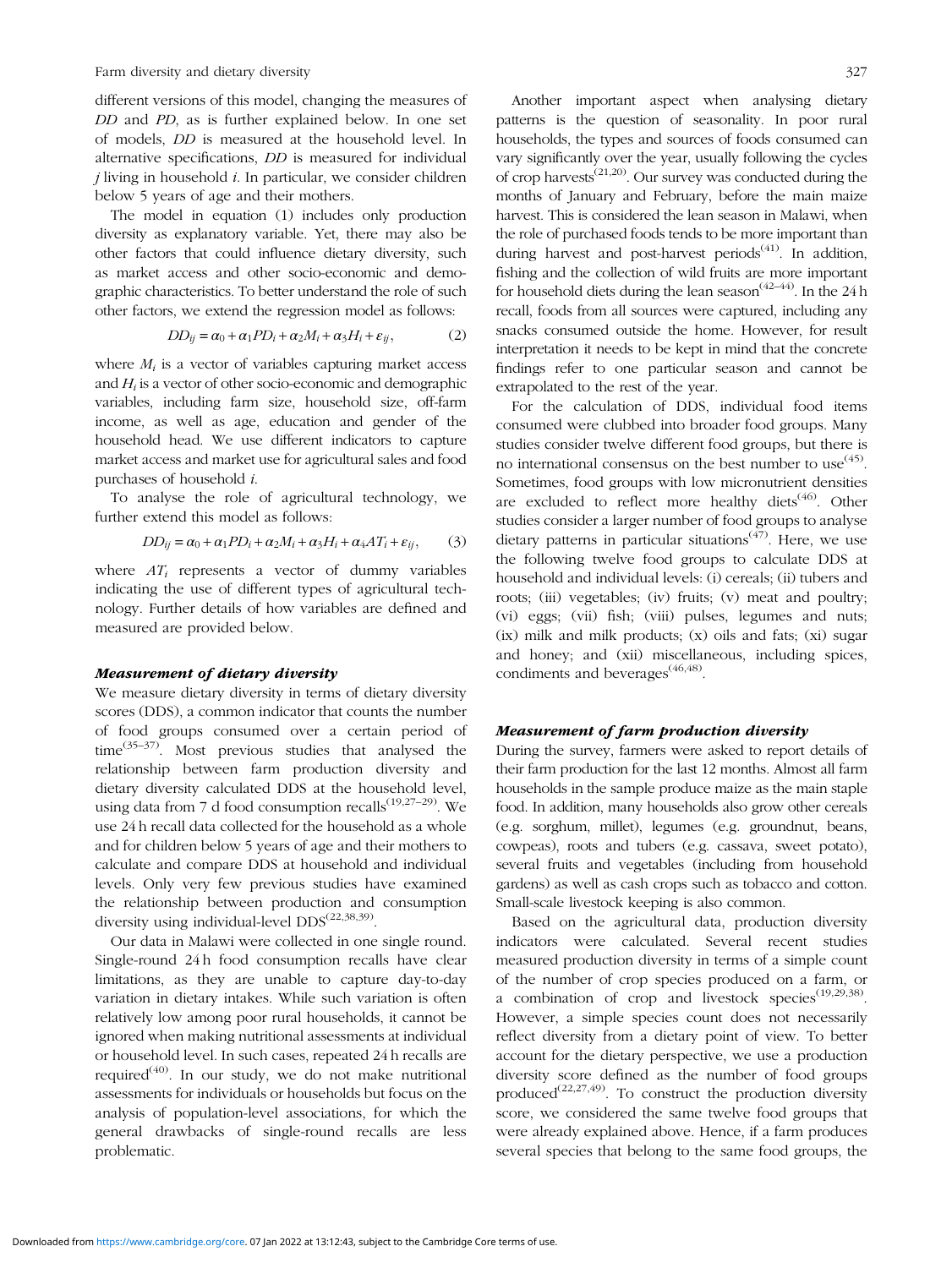production diversity score will be smaller than the simple species count. For comparison, we also show results of models estimated with a simple crop species count as the indicator of farm production diversity.

#### Measurement of market access

Markets can play an important role for farm households who act as both sellers and buyers of food and other agricultural commodities. We capture access to two different types of market, namely small local village markets and larger district markets. Local markets are relevant for sales and purchases of smaller quantities, in order to satisfy immediate needs. Local markets also play an important role for fresh fruits, vegetables and dairy products that cannot be stored for longer periods of time. As local markets are not available in every village in Malawi, we construct a dummy variable that takes a value of 1 if such a market exists in the village where a household resides and 0 otherwise. Larger markets are available in every district, usually in the district capital. Farm households use these district markets to sell farm produce and to buy food and non-food items. Reaching district markets usually involves walking a longer distance; hence most households do this only occasionally. We capture access to district markets through distance expressed in walking hours, which is a continuous variable.

These two market access variables describe the market infrastructure conditions a household faces, but there may also be other factors that influence actual market participation. To gain further insights into the role of markets, we define three market participation variables that we use in alternative model specifications. First is the share of maize sold. Maize is the most important staple food in Malawi that almost all farm households produce, often primarily for subsistence purposes. Yet, even subsistence-oriented households often sell some of their maize to buy other goods needed. Second is the share of other food crops sold, such as legumes, fruits, vegetables, etc. Third is the farm area share grown with non-food cash crops, such as tobacco or cotton. Non-food cash crops are entirely sold. In principle, agricultural sales can influence household nutrition in positive and negative ways. Positive effects on dietary diversity could occur when the cash revenues are used to buy food groups that are not produced by the households themselves. Negative effects could occur when less food is produced at home and the cash revenues are not spent on improving nutrition and health.

# Measurement of agricultural technologies

There is a relatively large body of literature that has analysed effects of agricultural technology adoption on farm incomes, but only a few studies have looked more specifically at the link between technology adoption and household food security or nutrition<sup>([28](#page-10-0),[50,51\)](#page-10-0)</sup>. In Malawi, the government has recently promoted different technologies to sustainably increase agricultural productivity and reduce poverty. On the one hand, this includes modern inputs such as improved crop varieties and chemical fertilizers, which have been promoted through a targeted input subsidy scheme for several years<sup> $(52)$  $(52)$ </sup>. On the other hand, there are also efforts to preserve soil fertility through crop diversification and intercropping with legumes<sup> $(53,54)$  $(53,54)$  $(53,54)$ </sup>. To analyse the role of these technologies for dietary diversity, we construct four technology variables: (i) improved maize varieties; (ii) improved legume varieties; (iii) chemical fertilizers; and (iv) maize–legume intercropping (i.e. growing maize and legumes simultaneously on the same plot of land). These variables are defined as dummies taking a value of 1 when the particular technology was adopted and 0 otherwise.

#### Regression estimators

The regression models described in equations (1) to (3) above have dietary diversity as the dependent variable. Dietary diversity is a count variable that is not normally distributed. A common approach for count data models is to use a Poisson estimator<sup> $(55)$  $(55)$ </sup>. The Poisson estimator assumes equidispersion; that is, the mean and variance of the dependent variable are assumed to be equal. This assumption is often violated and can lead to incorrect standard errors. Overdispersion, where the conditional variance exceeds the conditional mean, is a common phenomenon in many practical applications<sup>[\(56](#page-10-0))</sup>. Similarly, underdispersion can also occur in certain situations<sup> $(57)$  $(57)$ </sup>. For each model that we estimate, we use an auxiliary regres-sion test<sup>([56\)](#page-10-0)</sup>. The test results are reported below. When the null hypothesis of equidispersion  $(a=0)$  cannot be rejected, we use the standard Poisson estimator. However, for several models the test results suggest underdispersion  $(\alpha < 0)$ . In those cases, we use a generalized Poisson estimator that is suitable for modelling count data with underdispersion<sup>([57\)](#page-10-0)</sup>.

In Poisson models, the estimated coefficients can be interpreted as semi-elasticities. For more convenient interpretation, instead of the coefficients we report marginal effects for all explanatory variables. In our models, marginal effects describe how the number of food groups consumed changes when the explanatory variables change by one unit. All models are estimated with standard errors corrected for village clusters. Cluster correction controls for possible error term correlation within villages that can result from similarities in environmental or other conditions<sup> $(58)$  $(58)$ </sup>.

#### Results

# Descriptive statistics

Descriptive statistics for the variables used in the present study are shown in [Table 1](#page-4-0). The top part of [Table 1](#page-4-0) shows DDS at the household level, and individually for children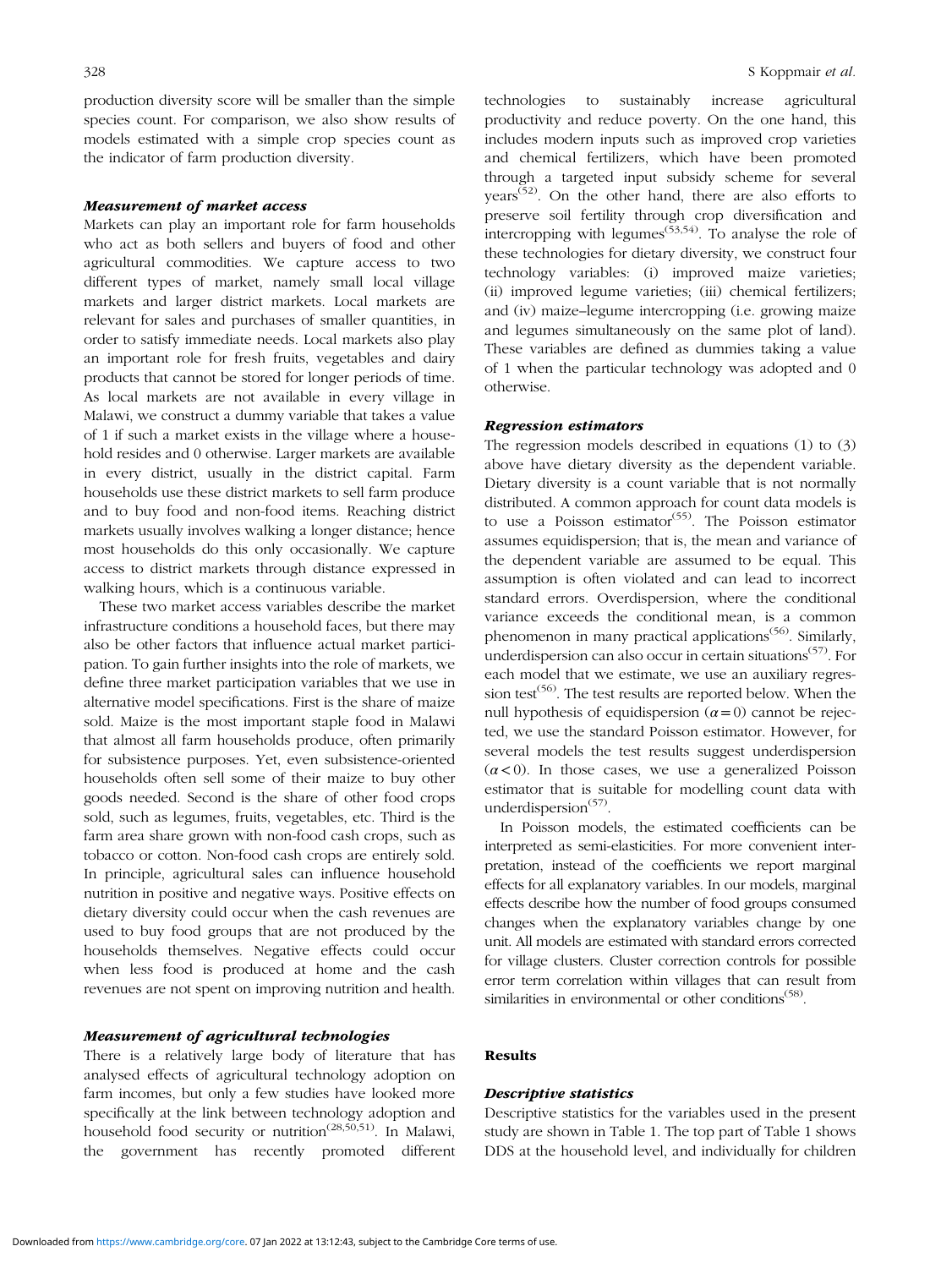<span id="page-4-0"></span>

| Table 1 Description of variables (408 farm household observations); smallholder farm households, rural central and southern Malawi, 2014 |  |  |  |  |
|------------------------------------------------------------------------------------------------------------------------------------------|--|--|--|--|
|                                                                                                                                          |  |  |  |  |

| Variable                                     | Description                                                     | Mean  | SD     |
|----------------------------------------------|-----------------------------------------------------------------|-------|--------|
| Dietary diversity score (DDS)                |                                                                 |       |        |
| <b>Household DDS</b>                         | Household dietary diversity score                               | 4.17  | 1.62   |
| Child DDS+                                   | Dietary diversity score of young children (6 months to 5 years) | 3.87  | 1.92   |
| Mother DDS                                   | Dietary diversity score of mothers of young children            | 4.11  | 1.67   |
| Farm production diversity                    |                                                                 |       |        |
| Production diversity score                   | Number of different food groups produced on farm                | 4.88  | 1.69   |
| Crop species count                           | Number of different crop species cultivated on farm             | 5.79  | 2.89   |
| Market access                                |                                                                 |       |        |
| Village market                               | Village market exists in community (dummy)                      |       | 0.56   |
| Time to district market                      | Distance to the district market in walking hours                | 1.34  | 1.13   |
| Market participation                         |                                                                 |       |        |
| Share of maize sold                          | Percentage of total maize production sold                       | 7.38  | 13.71  |
| Share of other food crops sold               | Percentage of other food crop production sold                   | 34.71 | 32.23  |
| Area share of non-food cash crops            | Percentage of farm area cultivated with non-food cash crops     | 10.97 | 17.92  |
| Agricultural technologies                    |                                                                 |       |        |
| Improved maize varieties                     | Farm household cultivates improved maize varieties (dummy)      |       | 0.81   |
| Improved legume varieties                    | Farm household cultivates improved legume varieties (dummy)     |       | 0.62   |
| Chemical fertilizer                          | Farm household uses chemical fertilizer (dummy)                 |       | 0.92   |
| Maize-legume intercropping                   | Farm household practises maize-legume intercropping (dummy)     |       | 0.51   |
| Other socio-economic and demographic factors |                                                                 |       |        |
| Livestock                                    | Number of animals kept in tropical livestock units (TLU)        | 0.88  | 1.50   |
| Off-farm income                              | Cash income from off-farm activities (thousand Malawi Kwacha)   | 91.34 | 157.16 |
| Farm size                                    | Total area owned in acres                                       | 2.89  | 1.99   |
| Household size                               | Total number of household members                               | 6.23  | 2.02   |
| Age of head                                  | Age of the household head in years                              | 40.81 | 11.91  |
| Male head                                    | Household head is male (dummy)                                  |       | 0.86   |
| Education of head                            | Education of the household head in years                        | 5.39  | 3.42   |

†The total number of children (below 5 years of age) in the 408 households is 519.

and mothers. At the household level, mean DDS is 4·17; that is, the average household has consumed 4·17 food groups during the reference day. Forty per cent of the households have consumed fewer than four food groups; only 10 % have consumed more than six food groups. The most frequently consumed food groups were cereals and vegetables (see Table S1 in the online supplementary material). Fish was consumed by 20%, meat by 6%, and eggs and milk or milk products by less than 5 % of the sample households. These patterns point to relatively low levels of dietary diversity among rural households in Malawi during the lean season, when the data were collected.

Individual-level DDS are somewhat lower than those measured at the household level. This is expected because at household level all household members' consumption is covered, including children above the age of 5 years, adolescents, male adults, etc. However, the differences between household- and individual-level DDS are relatively small, and the different measures are strongly correlated. The correlation coefficient between child and household DDS and between mother and household DDS is 0·78 and 0·90, respectively. Within the group of children, we examined whether age and gender have a systematic influence on DDS, but found no significant effects.

The lower part of Table 1 shows the variables that we use as covariates in the different specifications of the regression models. The average farm produces 4·88 different food groups and 5·79 different crop species. In terms of market access, 56 % of the sample households live in villages that have a local market. The average walking distance to the larger district market is 1·34 h. Less than 8 % of the maize produced is sold in the market, underlining that the sample farms are fairly subsistence-oriented. On the other hand, about one-third of the harvest from other food crops is sold on average and about 11 % of the area is cultivated with non-food cash crops. These numbers reveal that – in spite of their subsistence orientation – farm households in Malawi participate in market transactions and depend on agricultural cash incomes to buy goods and services that they do not produce themselves. Farmgate sales, village markets and district markets all play important roles for smallholder crop marketing (see Table S2 in the online supplementary material).

In terms of agricultural technologies, improved maize and legume varieties are used by 81 and 62 % of the farm households, respectively. Over 90 % of the households use chemical fertilizers for crop production. Maize–legume intercropping is practised by about half of the farm households. Hence, it seems that modern inputs and improved agricultural practices have been adopted relatively widely by smallholder farmers in Malawi. This may be the result of special support and dissemination programmes run by governmental and non-governmental organizations during the last 10 years.

# Association between farm production diversity and dietary diversity

We now look at results from the regression models explained in equation (1) with dietary diversity as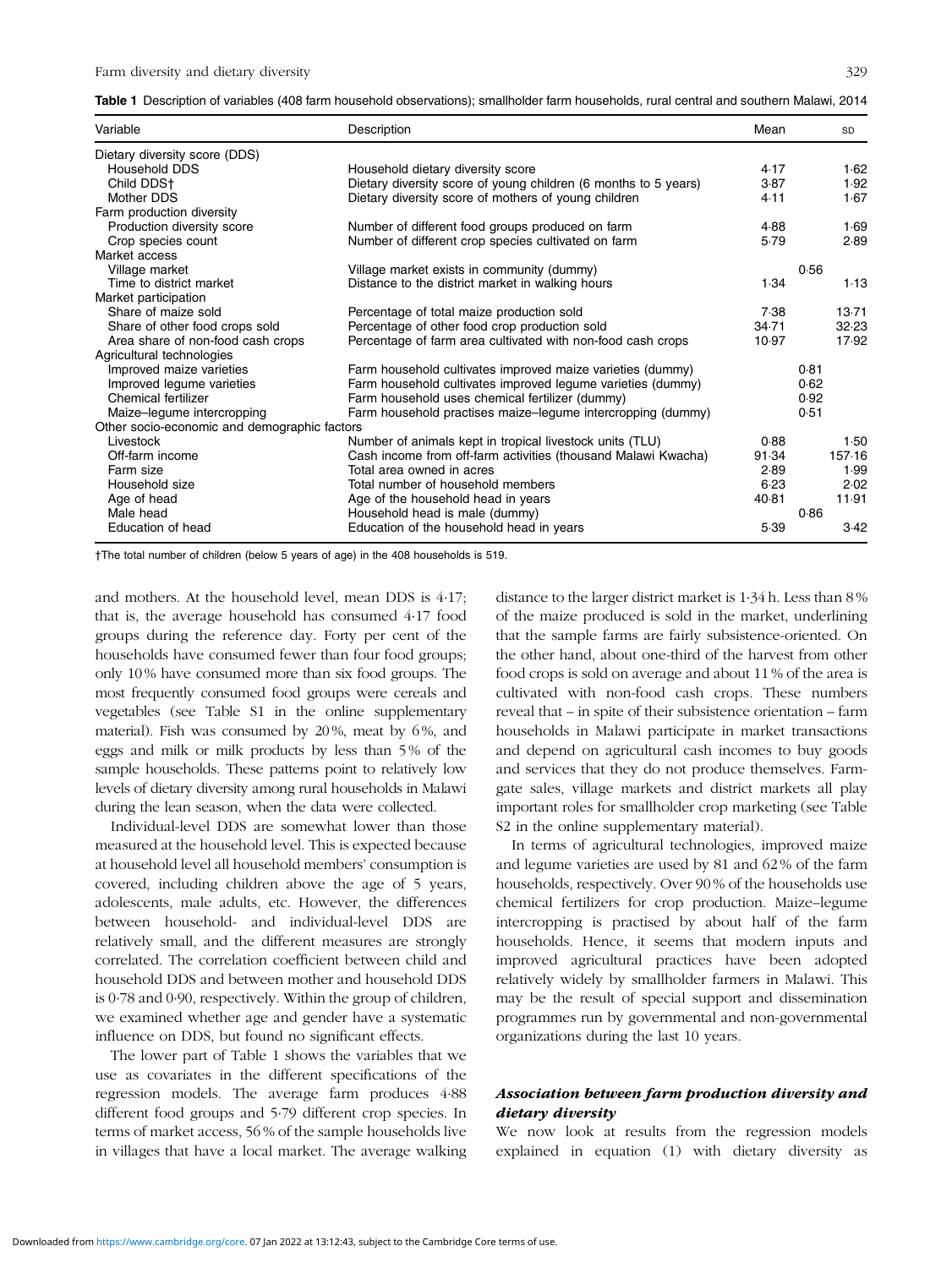|                                                  | Household DDS          | Child DDS           | Mother DDS             |
|--------------------------------------------------|------------------------|---------------------|------------------------|
| Production diversity score                       | $0.124***$             | $0.168***$          | $0.114**$              |
| <b>SE</b>                                        | 0.048                  | 0.056               | 0.048                  |
| No. of observations                              | 408                    | 519                 | 408                    |
| $\chi^2$                                         | $6.787***$             | $9.084***$          | 5.565**                |
| $\alpha$ estimates of equidispersion test<br>SE. | $-0.0921***$<br>0.0101 | $-0.0183$<br>0.0167 | $-0.0807***$<br>0.0117 |

Table 2 Association between production diversity score and dietary diversity in smallholder farm households, rural central and southern Malawi, 2014

DDS, dietary diversity score.

Marginal effects are shown with their village cluster-corrected standard errors. Based on equidispersion test results, the models for household and mother DDS were estimated with a generalized Poisson estimator; the model for child DDS was estimated with a standard Poisson estimator. \*\*P<0·05, \*\*\*P<0·01.

dependent and farm production diversity as independent variables. In Table 2, the production diversity score is used as indicator of production diversity. The production diversity score is positively associated with dietary diversity. This should not surprise in subsistence-oriented households, where a large part of what is produced on the farm is consumed in the farm household. Yet the marginal effects are relatively small. Increasing farm production diversity by one food group is associated with only a 0·12 increase in the number of food groups consumed by the farm household. For children, the marginal effect is somewhat larger (0·17), for mothers it is somewhat smaller (0·11).

In [Table 3,](#page-6-0) results from the same type of regression models are shown, but now using the crop species count instead of the production diversity score as independent variable. The estimated marginal effects are also positive, but smaller than those in Table 2. For the household-level model, the effect is not statistically significant. Comparison between Tables 2 and [3](#page-6-0) suggests that the number of crop species grown has a lesser influence on dietary diversity than the number of food groups produced. But regardless of the indicator used, substantial improvement in dietary diversity would require very high levels of farm production diversity if this were the only strategy pursued.

## The role of markets

We now analyse the role of markets for dietary diversity by estimating the regression models explained in equation (2). In one set of models, we use the market access variables as covariates. In another set of models, we use the market participation variables instead. Due to the correlation between market access and market participation, including both types of variables in the same models would lead to problems of collinearity. In addition to the market variables, we include a vector of other socio-economic and demographic covariates. Results are shown in [Table 4](#page-6-0).

While the village market dummy is positively associated with dietary diversity, the marginal effects are not statistically significant. Distance to the district market, however, is statistically significant in all three models (household, child and mother). The negative marginal effects imply that longer walking times to the district market are associated with lower dietary diversity. At the same time, the effects of farm production diversity on dietary diversity remain robust. Comparing the estimates suggests that reducing the walking time to the district market by 1 h would have a larger positive effect on dietary diversity than producing one additional food group on the farm. While the exact magnitude of the point estimates should not be over-interpreted, these results clearly confirm that market access matters for the dietary quality of farm households and individual household members.

Another interesting question is whether the effect of farm production diversity on dietary diversity differs by market access. A plausible hypothesis would be that production diversity matters more in remote settings and loses importance with better market access. To test this hypothesis, we split the sample at the mean value of the variable 'time to district market' and re-estimated the models for the two sub-samples. The results, which are summarized in [Fig. 1,](#page-7-0) confirm this hypothesis. For households closer to the district market, the effect of farm production diversity is smaller and even turns statistically insignificant in the individual-level models.

The role of actual market participation is analysed in the models shown on the right-hand side of [Table 4](#page-6-0). The share of maize and other food crops sold is positively associated with household and individual dietary diversity. The marginal effects imply that a 10 percentage point increase in the share of maize sold is associated with a 0·14 higher household DDS, almost identical in magnitude across the three models. It seems that the cash incomes generated from maize sales are used to buy more food diversity in the market. The effects for the sale of other food crops are smaller, but also positive and significant in the models for households and mothers.

[Table 4](#page-6-0) also shows estimates for the role of other socioeconomic and demographic factors. Household size is negatively associated with dietary diversity in all models. Education of the household head plays a positive role for household and mothers' dietary diversity. Interesting to observe are also the effects of off-farm income, which are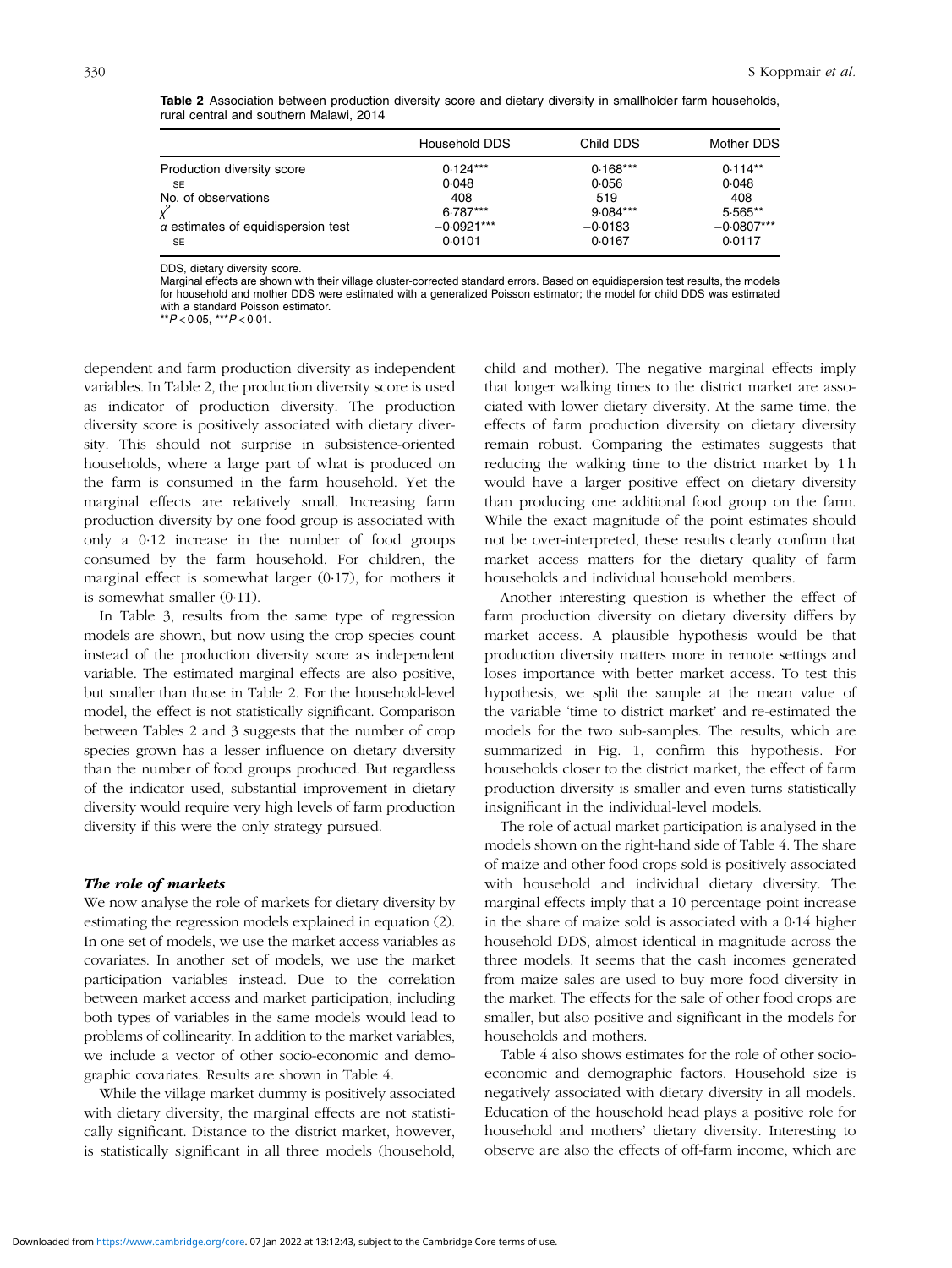<span id="page-6-0"></span>

| Table 3 Association between crop species count and dietary diversity in smallholder farm households, rural |  |  |  |  |  |  |
|------------------------------------------------------------------------------------------------------------|--|--|--|--|--|--|
| central and southern Malawi, 2014                                                                          |  |  |  |  |  |  |

|                                           | Household DDS | Child DDS | <b>Mother DDS</b> |
|-------------------------------------------|---------------|-----------|-------------------|
| Crop species count                        | 0.042         | $0.073**$ | $0.050*$          |
| <b>SE</b>                                 | 0.027         | 0.030     | 0.028             |
| No. of observations                       | 408           | 519       | 408               |
|                                           | 2.332         | $6.022**$ | $3.306*$          |
| $\alpha$ estimates of equidispersion test | $-0.0904***$  | $-0.0161$ | $-0.0799***$      |
| SE                                        | 0.0103        | 0.0166    | 0.0118            |

DDS, dietary diversity score.

Marginal effects are shown with their village cluster-corrected standard errors. Based on equidispersion test results, the models for household and mother DDS were estimated with a generalized Poisson estimator; the model for child DDS was estimated with a standard Poisson estimator. \*P <0·1, \*\*P<0·05, \*\*\*P <0·01.

Table 4 Associations between farm production diversity, market access and dietary diversity in smallholder farm households, rural central and southern Malawi, 2014

|                                                |                      | Market access models |                      | Market participation models |                    |                    |  |
|------------------------------------------------|----------------------|----------------------|----------------------|-----------------------------|--------------------|--------------------|--|
|                                                | <b>Household DDS</b> | Child DDS            | Mother DDS           | Household DDS               | Child DDS          | <b>Mother DDS</b>  |  |
| Production diversity score                     | $0.145***$           | $0.189***$           | $0.133***$           | $0.101**$                   | $0.145**$          | $0.087*$           |  |
| <b>SE</b>                                      | 0.047                | 0.057                | 0.047                | 0.049                       | 0.063              | 0.050              |  |
| Village market<br><b>SE</b>                    | 0.263<br>0.162       | 0.270<br>0.197       | 0.129<br>0.164       |                             |                    |                    |  |
| Time to district market<br><b>SE</b>           | $-0.205**$<br>0.093  | $-0.194**$<br>0.093  | $-0.251***$<br>0.078 |                             |                    |                    |  |
| Share of maize sold<br><b>SE</b>               |                      |                      |                      | $0.014**$<br>0.006          | $0.015**$<br>0.006 | $0.013**$<br>0.006 |  |
| Share of other food crops sold<br><b>SE</b>    |                      |                      |                      | $0.005**$<br>0.002          | 0.003<br>0.003     | $0.005**$<br>0.002 |  |
| Area share of non-food cash crops<br><b>SE</b> |                      |                      |                      | $-0.002$<br>0.004           | $-0.006$<br>0.006  | $-0.001$<br>0.004  |  |
| Off-farm income                                | $0.001***$           | $0.001***$           | $0.001***$           | $0.001***$                  | $0.001***$         | $0.002***$         |  |
| <b>SE</b>                                      | 0.000                | 0.000                | 0.000                | 0.000                       | 0.000              | 0.000              |  |
| Farm size                                      | 0.043                | 0.018                | 0.042                | 0.000                       | $-0.003$           | 0.003              |  |
| <b>SE</b>                                      | 0.061                | 0.069                | 0.061                | 0.063                       | 0.071              | 0.064              |  |
| Household size                                 | $-0.118***$          | $-0.170**$           | $-0.143***$          | $-0.100**$                  | $-0.154**$         | $-0.128**$         |  |
| <b>SE</b>                                      | 0.045                | 0.069                | 0.050                | 0.047                       | 0.066              | 0.051              |  |
| Age of head                                    | 0.013                | 0.000                | 0.008                | $0.019**$                   | 0.006              | 0.015              |  |
| <b>SE</b>                                      | 0.009                | 0.011                | 0.009                | 0.009                       | 0.011              | 0.009              |  |
| Male head                                      | 0.017                | 0.065                | $-0.011$             | 0.040                       | 0.123              | 0.043              |  |
| <b>SE</b>                                      | 0.258                | 0.304                | 0.269                | 0.255                       | 0.299              | 0.265              |  |
| Education of head                              | $0.061**$            | 0.028                | $0.051**$            | $0.060**$                   | 0.027              | $0.051**$          |  |
| <b>SE</b>                                      | 0.026                | 0.029                | 0.024                | 0.026                       | 0.030              | 0.024              |  |
| No. of observations                            | 408                  | 519                  | 408                  | 408                         | 519                | 408                |  |
| $x^2$                                          | 63.35***             | 44.72***             | 69.80***             | 58.74***                    | 42.77***           | 67.54***           |  |
| $\alpha$ estimates of equidispersion test      | $-0.1029***$         | $-0.0332**$          | $-0.0930***$         | $-0.1023***$                | $-0.0336**$        | $-0.0927***$       |  |
| <b>SE</b>                                      | 0.0095               | 0.0158               | 0.0109               | 0.0096                      | 0.0158             | 0.0110             |  |

DDS, dietary diversity score

Marginal effects are shown with their village cluster-corrected standard errors. Based on equidispersion test results, all models were estimated with a generalized Poisson estimator.

 $*^*P < 0.05$ ,  $*^*P < 0.01$ .

positive and highly significant in all models. This is another signal of the important role of markets for purchasing food diversity.

# To test the robustness of the results, we re-estimated all models in Table 4 using the crop species count instead of production diversity scores as explanatory variable (see Table S3 in the online supplementary material). The effects of production diversity are smaller when the crop species count is used as the indicator. The other estimates in these alternative model specifications largely confirm the findings already discussed.

#### The role of agricultural technologies

A final set of regression models examines the role of agricultural technology for dietary diversity, as described in equation (3). As explained, we look at four concrete technologies that are included into the models as dummy variables. Results are shown in [Table 5.](#page-8-0) The estimated coefficients for the four technologies are predominantly positive, but many of these coefficients are not statistically significant. One exception is the use of chemical fertilizer, with positive and significant coefficients in the household models and the individual models for mothers.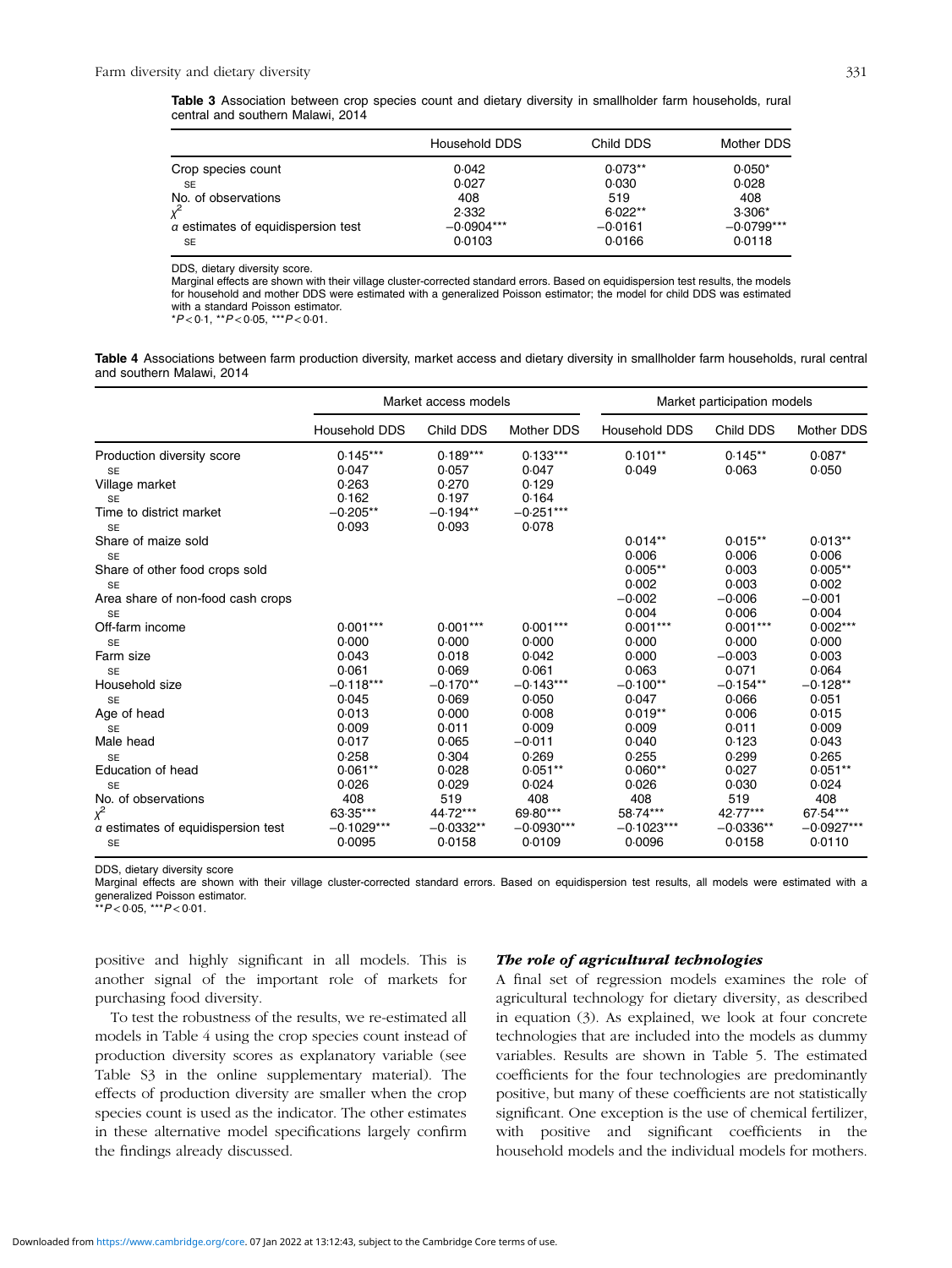<span id="page-7-0"></span>

Fig. 1 Marginal effect of production diversity score on household ( $n$  408) and individual (children below 5 years,  $n$  519; mothers,  $n$  408) dietary diversity scores (DDS) by distance to district market ( $\blacksquare$ , far from district market;  $\blacksquare$ , close to district market; based on mean value of the variable 'time to district market'); smallholder farm households, rural central and southern Malawi, 2014.  $*$  $P$  < 0.05

Using chemical fertilizer in crop production is associated with a 0·57 higher household DDS. This effect is larger than that of any other single factor included in the models and points at the important role of crop productivity for farm household diets. At the same time, the fertilizer effect further stresses the important role of markets. Access to input and output markets facilitates farmers' adoption of fertilizers and other productivity-enhancing inputs.

Fertilizer adoption is positively correlated with the adoption of improved seeds. This correlation and the resulting inflation of the standard errors may explain why the effects for improved maize varieties are not statistically significant, in spite of the relatively large point estimates.

Again as a robustness check, we re-estimated all models in [Table 5](#page-8-0) using the crop species count instead of production diversity scores as explanatory variable (see Table S4 in the online supplementary material). Except for the smaller effects of the crop species count, the other estimates are similar. Furthermore, as the adoption of agricultural technologies may influence farm production diversity and vice versa, we also re-estimated the same models but excluding farm production diversity (see Table S5 in the online supplementary material). The estimates for the remaining variables do not change much, meaning that the main results are fairly robust to changes in model specification.

# Discussion

We have analysed the role of farm production diversity, market access and technology adoption for dietary diversity in smallholder farm households in Malawi. Even though we used different data and indicators of dietary diversity, our results are in line with those from previous studies<sup>[\(19,27](#page-10-0)–[29\)](#page-10-0)</sup>. Yet the analysis also offers a few new insights.

Our results confirm that production diversity is positively associated with dietary diversity. But the effect is relatively small. Previous studies measured production diversity in terms of a simple species count, which we also did in some of the model specifications. However, in the main specifications we used production diversity scores, defined as the number of food groups produced. When using production diversity scores instead of a species count, the effect on dietary diversity is larger. This is plausible in a subsistence-oriented setting like rural Malawi, where a significant share of what is produced on the farm is consumed in the farm household. Interestingly, the opposite was found in a previous study that had used data from more commercially oriented farms in Indonesia, Kenya and Uganda<sup> $(27)$ </sup>. In more commercialized settings with better market access, increasing the number of food groups produced on a farm may entail lower cash revenues and foregone benefits from specialization<sup>[\(32](#page-10-0))</sup>.

But even in a more subsistence-oriented setting like rural Malawi we found an important role of markets for dietary diversity. Closer proximity to markets does not only contribute to higher dietary diversity, but also tends to reduce the effect of farm production diversity. Farm households use markets to sell agricultural produce and to buy foods that they do not or cannot produce themselves. Even foods that are produced on the farm may not always be stored for the entire year; issues of seasonality are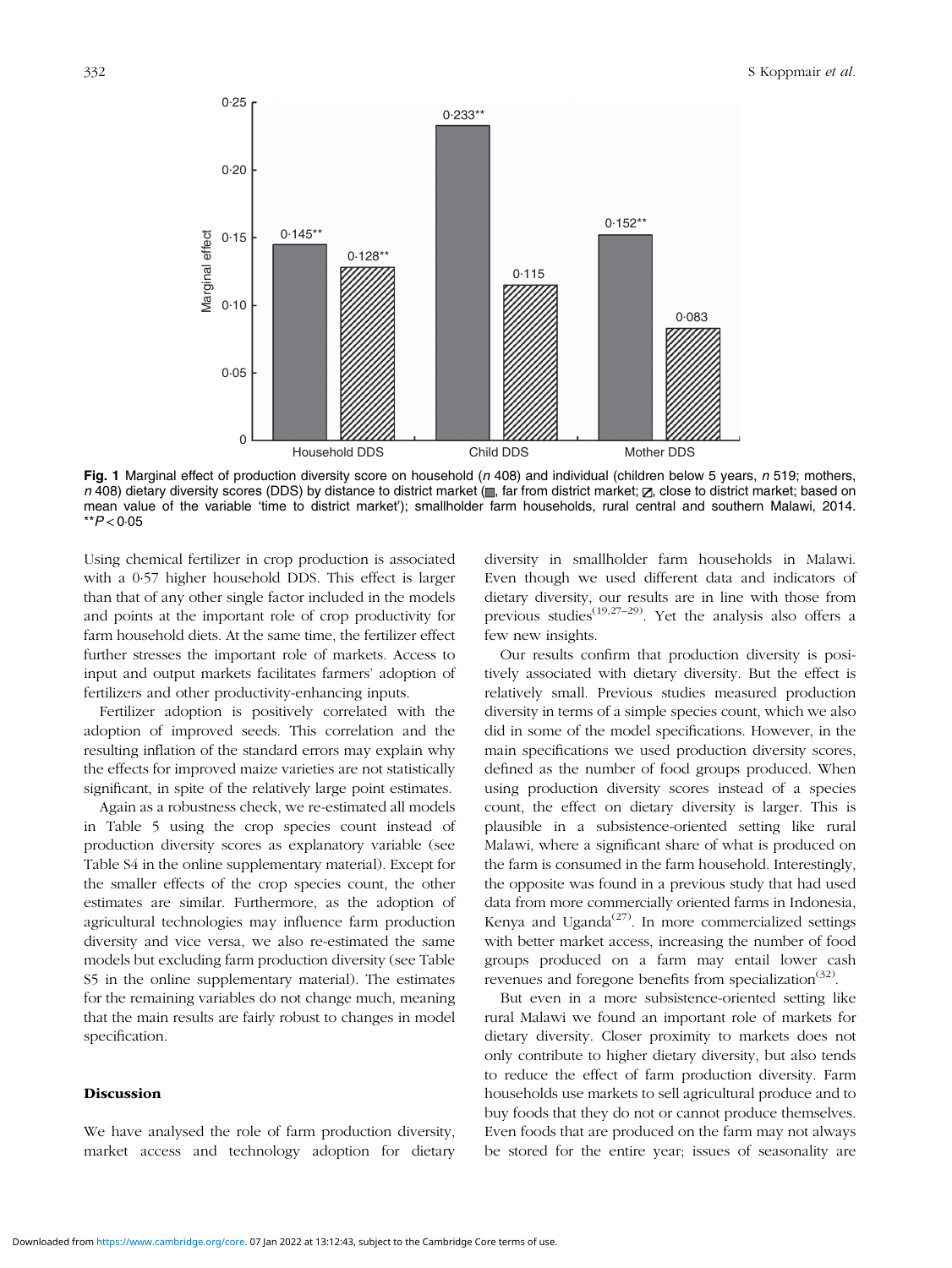<span id="page-8-0"></span>Table 5 Associations between farm production diversity, market access, agricultural technology and dietary diversity in smallholder farm households, rural central and southern Malawi, 2014

|                                           |               | Market access models |                   | Market participation models |             |                   |  |
|-------------------------------------------|---------------|----------------------|-------------------|-----------------------------|-------------|-------------------|--|
|                                           | Household DDS | Child DDS            | <b>Mother DDS</b> | Household DDS               | Child DDS   | <b>Mother DDS</b> |  |
| Production diversity score                | $0.129***$    | $0.171***$           | $0.114**$         | $0.087*$                    | $0.132**$   | 0.072             |  |
| <b>SE</b>                                 | 0.047         | 0.058                | 0.048             | 0.049                       | 0.063       | 0.050             |  |
| Village market                            | 0.231         | 0.213                | 0.088             |                             |             |                   |  |
| <b>SE</b>                                 | 0.160         | 0.203                | 0.164             |                             |             |                   |  |
| Time to district market                   | $-0.217**$    | $-0.207**$           | $-0.265***$       |                             |             |                   |  |
| <b>SE</b>                                 | 0.092         | 0.093                | 0.077             |                             |             |                   |  |
| Share of maize sold                       |               |                      |                   | $0.013**$                   | $0.014**$   | $0.012**$         |  |
| <b>SE</b>                                 |               |                      |                   | 0.006                       | 0.006       | 0.006             |  |
| Share of other food crops sold            |               |                      |                   | $0.005**$                   | 0.003       | $0.005**$         |  |
| <b>SE</b>                                 |               |                      |                   | 0.002                       | 0.003       | 0.002             |  |
| Area share of non-food cash crops         |               |                      |                   | $-0.002$                    | $-0.004$    | $-0.001$          |  |
| <b>SE</b>                                 |               |                      |                   | 0.004                       | 0.007       | 0.004             |  |
| Improved maize varieties                  | 0.267         | 0.215                | 0.263             | 0.168                       | 0.124       | 0.180             |  |
| <b>SE</b>                                 | 0.174         | 0.229                | 0.200             | 0.172                       | 0.235       | 0.196             |  |
| Improved legume varieties                 | 0.098         | 0.087                | 0.113             | 0.001                       | 0.004       | 0.009             |  |
| <b>SE</b>                                 | 0.180         | 0.218                | 0.179             | 0.175                       | 0.218       | 0.178             |  |
| <b>Chemical fertilizer</b>                | $0.567*$      | 0.272                | $0.660*$          | $0.595*$                    | 0.313       | $0.647*$          |  |
| <b>SE</b>                                 | 0.320         | 0.415                | 0.352             | 0.304                       | 0.416       | 0.348             |  |
| Maize-legume intercropping                | 0.044         | 0.258                | 0.058             | 0.073                       | 0.268       | 0.080             |  |
| <b>SE</b>                                 | 0.152         | 0.210                | 0.166             | 0.149                       | 0.213       | 0.163             |  |
| Off-farm income                           | $0.001***$    | $0.001***$           | $0.001***$        | $0.001***$                  | $0.001***$  | $0.001***$        |  |
| <b>SE</b>                                 | 0.000         | 0.000                | 0.000             | 0.000                       | 0.000       | 0.000             |  |
| Farm size                                 | 0.032         | 0.017                | 0.029             | $-0.004$                    | $-0.001$    | $-0.002$          |  |
| <b>SE</b>                                 | 0.063         | 0.072                | 0.063             | 0.064                       | 0.073       | 0.065             |  |
| Household size                            | $-0.114***$   | $-0.172**$           | $-0.139***$       | $-0.098**$                  | $-0.156**$  | $-0.124**$        |  |
| <b>SE</b>                                 | 0.044         | 0.067                | 0.048             | 0.045                       | 0.065       | 0.050             |  |
| Age of head                               | 0.011         | $-0.000$             | 0.006             | $0.018**$                   | 0.005       | 0.013             |  |
| <b>SE</b>                                 | 0.009         | 0.011                | 0.009             | 0.009                       | 0.012       | 0.009             |  |
| Male head                                 | 0.031         | 0.076                | 0.002             | 0.048                       | 0.126       | 0.055             |  |
| <b>SE</b>                                 | 0.258         | 0.309                | 0.269             | 0.253                       | 0.299       | 0.262             |  |
| Education of head                         | $0.054**$     | 0.024                | $0.045*$          | $0.053**$                   | 0.024       | $0.045*$          |  |
| <b>SE</b>                                 | 0.026         | 0.030                | 0.024             | 0.026                       | 0.030       | 0.024             |  |
| No. of observations                       | 408           | 519                  | 408               | 408                         | 519         | 408               |  |
| $\chi^2$                                  | 76.74***      | 53.05***             | 83.40***          | 66.73***                    | 49.52***    | 74.57***          |  |
| $\alpha$ estimates of equidispersion test | $-0.1049***$  | $-0.0355**$          | $-0.0955***$      | $-0.1039***$                | $-0.0356**$ | $-0.0948***$      |  |
| <b>SE</b>                                 | 0.0094        | 0.0157               | 0.0106            | 0.0094                      | 0.0157      | 0.0107            |  |
|                                           |               |                      |                   |                             |             |                   |  |

DDS, dietary diversity score.

Marginal effects are shown with their village cluster-corrected standard errors. Based on equidispersion test results, all models were estimated with a generalized Poisson estimator.

 $*P$  < 0.1,  $*P$  < 0.05,  $**P$  < 0.01.

particularly important for fresh fruits and vegetables<sup> $(21)$  $(21)$  $(21)$ </sup>. Previous studies have shown that foods purchased from the market contribute considerably to farm household diets also in subsistence-oriented settings<sup> $(19,20)$  $(19,20)$ </sup>. We also found that sales of maize and other crops have positive effects, because the cash income thus generated can be used to purchase diverse foods in the market. Finally, the analysis has shown that the adoption of modern agricultural technologies is positively associated with dietary diversity. These results clearly suggest that commercial orientation and productivity-enhancing innovation are conducive for better nutrition in smallholder farm households.

Most previous studies that had analysed the role of farm production diversity and other factors for dietary diversity used food consumption data collected at the household level. In the present study, we have used 24 h recall data collected at household and individual levels for young children and mothers. The estimation results for the household- and individual-level models were surprisingly similar. Hence, results do not seem to be driven by the method of measurement of dietary intakes. This is good news for researchers wishing to use secondary data sources. Many nationally representative living standard measurement survey nowadays contain food consumption recalls at the household level, whereas individual-level recall data are available only from more specialized surveys that have a particular nutrition focus.

However, it should be stressed that cross-sectional data collected in a single round have limitations when they are used to assess diets. This applies to secondary data as well as to the primary data collected and used in the present study. In particular, single-round data do not reflect seasonal variation in dietary patterns that can be very important in rural areas. Our data were collected during the lean season prior to the main agricultural harvest. This means that the role of own farm production for dietary diversity may be smaller than during harvest or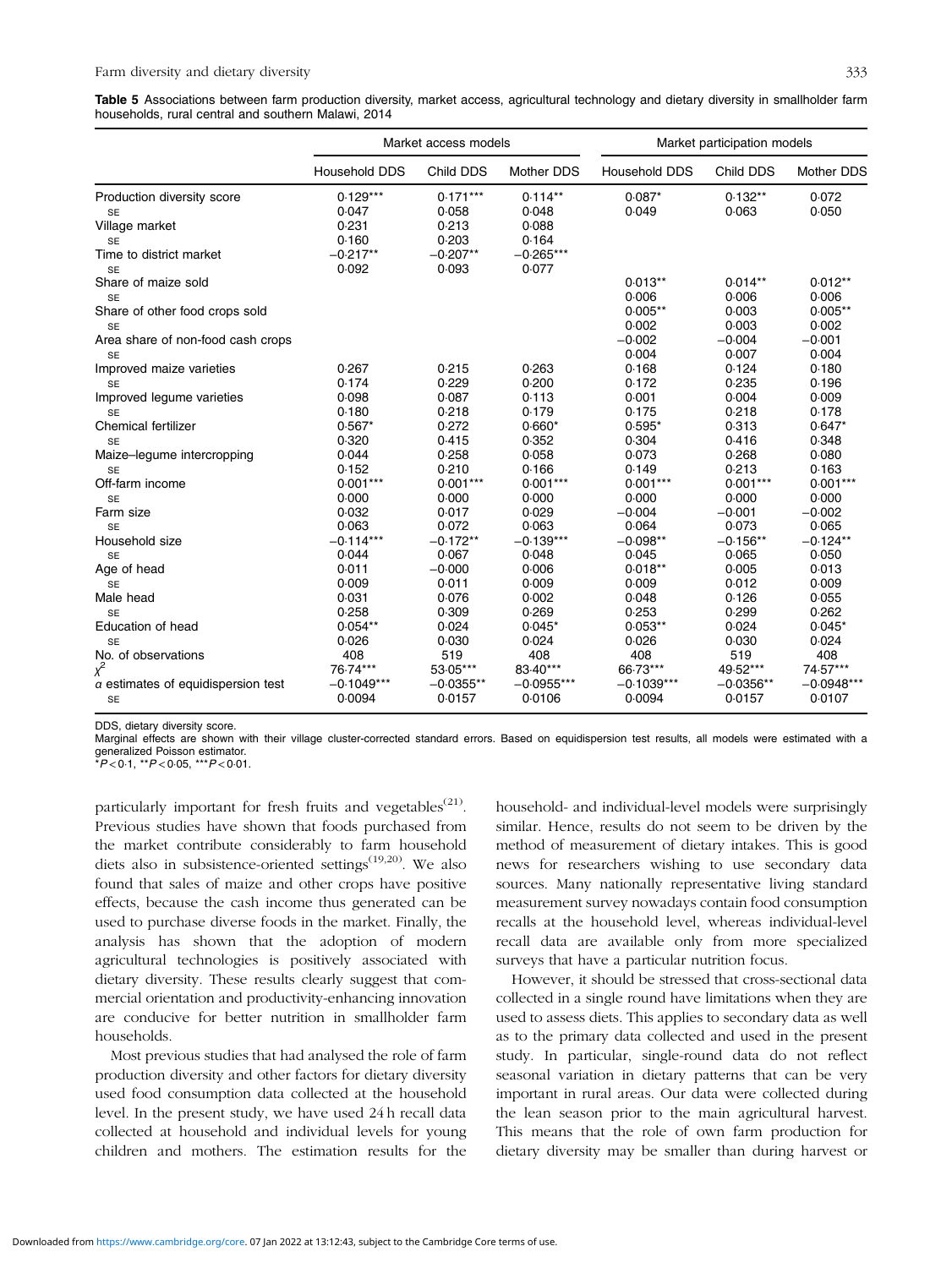<span id="page-9-0"></span>post-harvest periods. To capture seasonality effects, repeated surveys carried out during different times of the year would be required.

# Conclusion

Farm production diversity is positively associated with dietary diversity in Malawi. Hence, on-farm crop diversification may help to improve household diets to some extent. However, the magnitude of the estimates suggests that the positive dietary effects of further diversifying onfarm production will be relatively small. Access to markets for buying food and for selling farm produce, as well as the adoption of modern agricultural technology, were shown to be more important for dietary quality. Hence, improving access to markets through better infrastructure and institutions and promoting the spread of productivityenhancing technologies seem to be more promising approaches to improve farm household diets. If diversification is pursued, it should not obstruct smallholder market integration and commercialization.

Different models were used, comparing effects on DDS at household and individual levels. Overall, the results were similar across the different models. This similarity suggests that household-level food consumption data, which are more often available from secondary statistics than individual-level data, can be used for broader questions of dietary quality without introducing a significant bias. Of course, for planning interventions that focus on particular target groups, more detailed individual-level data will be required.

#### Acknowledgements

Acknowledgements: The authors thank the International Maize and Wheat Improvement Center (CIMMYT) and the MAIZE Consortium Research Program for hosting the original research, organizing the survey and for useful discussions at all stages of this research. M.K. was affiliated with CIMMYT, Kenya during study implementation. Financial support: This work was supported by a grant from the CGIAR Standing Panel on Impact Assessment (SPIA) provided to CIMMYT. The funder had no role in the design, analysis or writing of this article. Conflict of interest: The authors do not report any conflicts of interest. Authorship: All authors contributed to the design of the research. S.K. and M.K. collected the data. S.K. analysed the data. S.K. and M.Q. wrote the manuscript. All authors approved the final version of the paper. Ethics of human subject participation. No ethical approval was required. Participation in the socio-economic survey was not associated with any risk. Verbal informed consent was obtained from all survey respondents. Verbal consent was witnessed and formally recorded.

## Supplementary material

To view supplementary material for this article, please visit <http://dx.doi.org/10.1017/S1368980016002135>

#### References

- 1. Food and Agriculture Organization of the United Nations (2015) The State of Food Insecurity in the World. Rome: FAO.
- 2. International Food Policy Research Institute (2016) Global Nutrition Report 2016. From Promise to Impact: Ending Malnutrition by 2030. Washington, DC: IFPRI.
- 3. Black RE, Victora CG, Walker SP et al. (2013) Maternal and child undernutrition and overweight in low-income and middle-income countries. Lancet 382, 427–451.
- 4. Frelat R, Lopez-Ridaura S, Giller KE et al. (2016) Drivers of household food availability in sub-Saharan Africa based on big data from small farms. Proc Natl Acad Sci USA 113, 458–463.
- 5. Pinstrup-Andersen P (2007) Agricultural research and policy for better health and nutrition in developing countries: a food systems approach. Agric Econ 37, 187–198.
- 6. Pingali P (2015) Agricultural policy and nutrition outcomes getting beyond the preoccupation with staple grains. Food Sec 7, 583–591.
- 7. Khoury CK, Bjorkman AD, Dempewolf H et al. (2014) Increasing homogeneity in global food supplies and the implications for food security. Proc Natl Acad Sci USA 111, 4001–4006.
- 8. Graham RD, Welch RM, Saunders DA et al. (2007) Nutritious subsistence food systems. In Advances in Agronomy, vol. 92, pp. 1–72 [DL Sparks, editor]. New York: Academic Press.
- 9. Frison EA, Smith IF, Johns T et al. (2006) Agricultural biodiversity, nutrition, and health: making a difference to hunger and nutrition in the developing world. Food Nutr Bull 27, 167–179.
- 10. M'Kaibi FK, Steyn NP, Ochola S et al. (2015) Effects of agricultural biodiversity and seasonal rain on dietary adequacy and household food security in rural areas of Kenya. BMC Public Health 15, 422.
- 11. Bezner Kerr R, Berti PR & Shumba L (2011) Effects of a participatory agriculture and nutrition education project on child growth in northern Malawi. Public Health Nutr 14, 1466–1472.
- 12. Savy M, Martin-Prével Y, Traissac P et al. (2006) Dietary diversity scores and nutritional status of women change during the seasonal food shortage in rural Burkina Faso. J Nutr 136, 2625–2632.
- 13. Steyn NP, Nel JH, Nantel G et al. (2006) Food variety and dietary diversity scores in children: are they good indicators of dietary adequacy? Public Health Nutr 9, 644–650.
- 14. Berry EM, Dernini S, Burlingame B et al. (2015) Food security and sustainability: can one exist without the other? Public Health Nutr 18, 2293-2302.
- 15. Herforth A (2015) Access to adequate nutritious food: new indicators to track progress and inform action. In The Fight Against Hunger and Malnutrition: The Role of Food, Agriculture, and Targeted Policies, pp. 139–162 [D Sahn, editor]. Oxford: Oxford University Press.
- 16. Bowman MS & Zilberman D (2013) Economic factors affecting diversified farming systems. Ecol Soc 18, 33.
- 17. Webb P & Kennedy E (2014) Impacts of agriculture on nutrition: nature of the evidence and research gaps. Food Nutr Bull 35, 126–132.
- 18. Food and Agriculture Organization of the United Nations (2014) The State of Food and Agriculture: Innovation in Family Farming. Rome: FAO.